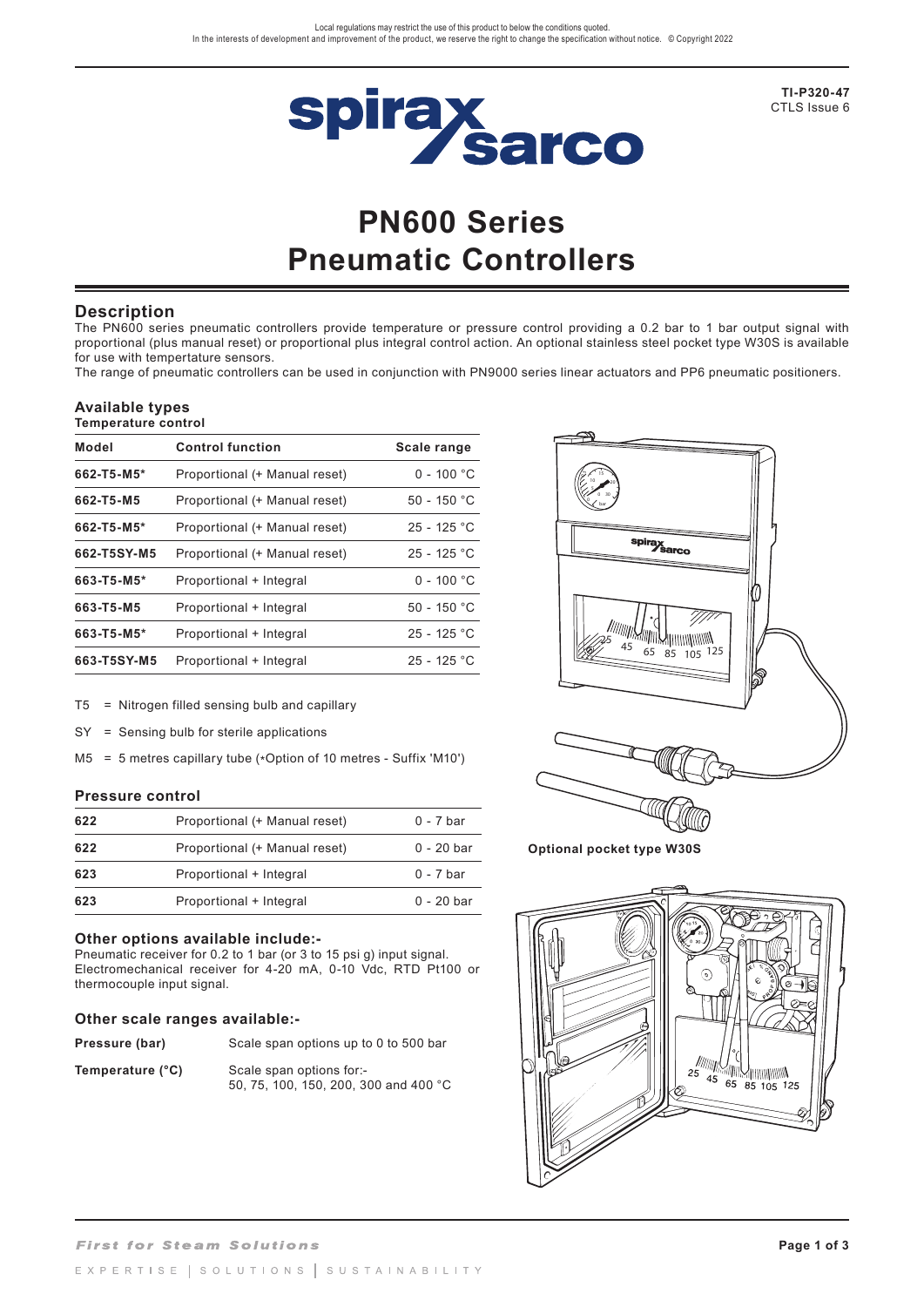## **Measuring elements**

## **Pressure**

| Bourdon tube     | AISI 316L stainless steel |
|------------------|---------------------------|
| Connection       | $\frac{1}{4}$ " BSP       |
| Maximum pressure | +25% of scale range       |

#### **Temperature**

|                           | AISI 316L stainless steel                       |                     |
|---------------------------|-------------------------------------------------|---------------------|
| Bulb and<br>capillary     | - Cylindrical bulb for liquids                  |                     |
|                           | - Sanitary bulb for sterile applications        |                     |
|                           | (Option available with spiral bulb for air/gas) |                     |
| <b>Bulb connection</b>    | $\frac{3}{4}$ " BSP                             |                     |
|                           | 5 metres                                        |                     |
| Capillary length          | 10 metres (in some ranges)                      |                     |
|                           | (Other options available)                       |                     |
| Max. measured temperature |                                                 | +25% of scale range |

## **Pocket - Type W30S (optional)**

| Material         | AISI 316L           | Stainless steel |
|------------------|---------------------|-----------------|
| Connection       | $\frac{1}{2}$ " BSP |                 |
| Maximum pressure | <b>PN40</b>         |                 |

# **Technical data**

#### **Controller**

| Enclosure rating              | IP54 (Standard)<br>IP55 (Optional)                                              |                  |
|-------------------------------|---------------------------------------------------------------------------------|------------------|
| Scale length                  | 100 mm                                                                          |                  |
| Pointers                      | Measured value<br>Set point                                                     | - black<br>- red |
| Gauges                        | Output signal pressure (bar/psi g)                                              |                  |
| Control mode                  | Proportional (5-200% of scale range)<br>Integral (0.1 to 20 repeats per minute) |                  |
| Output signal                 | $0.2 - 1$ bar                                                                   |                  |
| Control action                | Direct or reverse action -<br>Field reversable                                  |                  |
| Set point adjustment          | Manual adjustment                                                               |                  |
| Accuracy                      | 1% of range span                                                                |                  |
| Sensitivity                   | 0.2% of range span                                                              |                  |
| Repeatability                 | 0.5% of range span                                                              |                  |
| Linearity                     | 0.5% of range span                                                              |                  |
| Air supply                    | 1.4 <sub>bar</sub>                                                              |                  |
| Air consumption               | $0.2$ Nm <sup>3</sup> /h (average)                                              |                  |
| Air connections               | $\frac{1}{4}$ " NPT                                                             |                  |
| Ambient temperature<br>limits | $-15$ °C to 65 °C                                                               |                  |
| Mounting                      | Wall or flush panel mounted                                                     |                  |
| Weight                        | 3.5 <sub>kg</sub>                                                               |                  |



**Optional pocket type W30S**